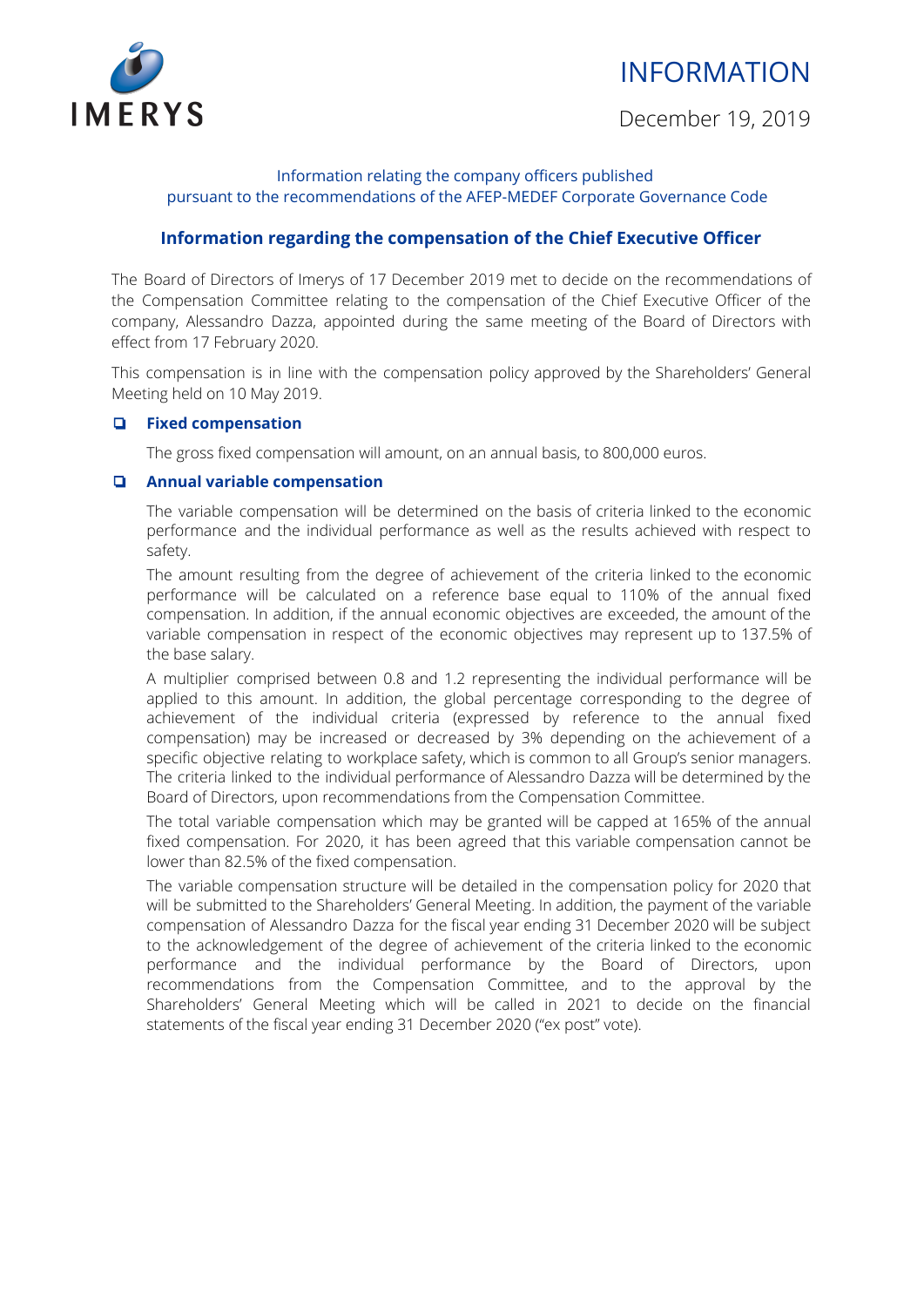#### ❏ **Other benefits and undertakings benefiting to the Chief Executive Officer**

#### *Severance indemnity (Indemnité de départ)*

The Board of Directors has approved the principle of the payment to Alessandro Dazza of an indemnity in case of compulsory departure (*départ contraint*) linked to a change of control or to a change in strategy or a major disagreement over the latter.

The maximum amount of the severance indemnity of Alessandra Dazza would be calculated on the basis of two years of compensation (fixed and variable), by applying an average of the last two closed fiscal years if the term of his office exceeds two years. In case of departure before the closure of two fiscal years, the variable compensation to be taken into account would be equal to the sum of the variable compensation paid during the period so elapsed, divided by the number of years during which he will have been Chief Executive Officer.

The payment of the severance indemnity as contemplated above would be subject to performance conditions linked to free cash-flow and the evolution of the current operating income over a period of three years preceding his departure as Chief Executive Officer.

No indemnity would be due in case of voluntary departure of Alessandro Dazza, or in case of retirement or if he is entitled to claim his pension rights in the short-term, or in case of gross negligence or wilful misconduct of Alessandro Dazza.

#### *Non-compete clause*

Alessandra Dazza would be bound by a non-compete undertaking of a duration of one year as from the date of termination of his functions of Chief Executive Officer, the Board of Directors reserving the right to exercise or not this clause. If this clause is exercised, the non-compete undertaking would be compensated by an indemnity equal to one year of base salary and the average of the last two variable annual compensation preceding the departure.

#### *Long term incentive plan*

Subject to the approval by the Shareholders' Meeting of the compensation policy for 2020 and the necessary authorisations to be granted to the Board of Directors, Alessandro Dazza may benefit from an allocation of free shares subject to performance and presence conditions. For 2020, the allocation of free shares would relate to 120,000 shares.

#### *Other benefits*

In line with the compensation policy approved in 2019, Alessandro Dazza will benefit from a supplementary fixed-contribution pension plan established for certain Imerys' senior managers ("Art. 83") and from a funded pension scheme ("Art. 82") for an amount equivalent to 5% of the base salary.

Alessandro Dazza will benefit from the social guarantee for corporate officers (GSC), collective benefit (including disability and death coverage) and healthcare costs schemes applicable within the Company, tax advice, an annual health-check, company accommodation for a duration of up to two years, support for settlement for a capped amount and a company car.

All of these undertakings will be detailed in the compensation policy for 2020 that will be submitted to the Shareholders' General Meeting which will be called in May 2020 as well as in the other information relating to the compensation of corporate officers for 2020 that will be published by the Company, including as part of the Universal Registration Document.